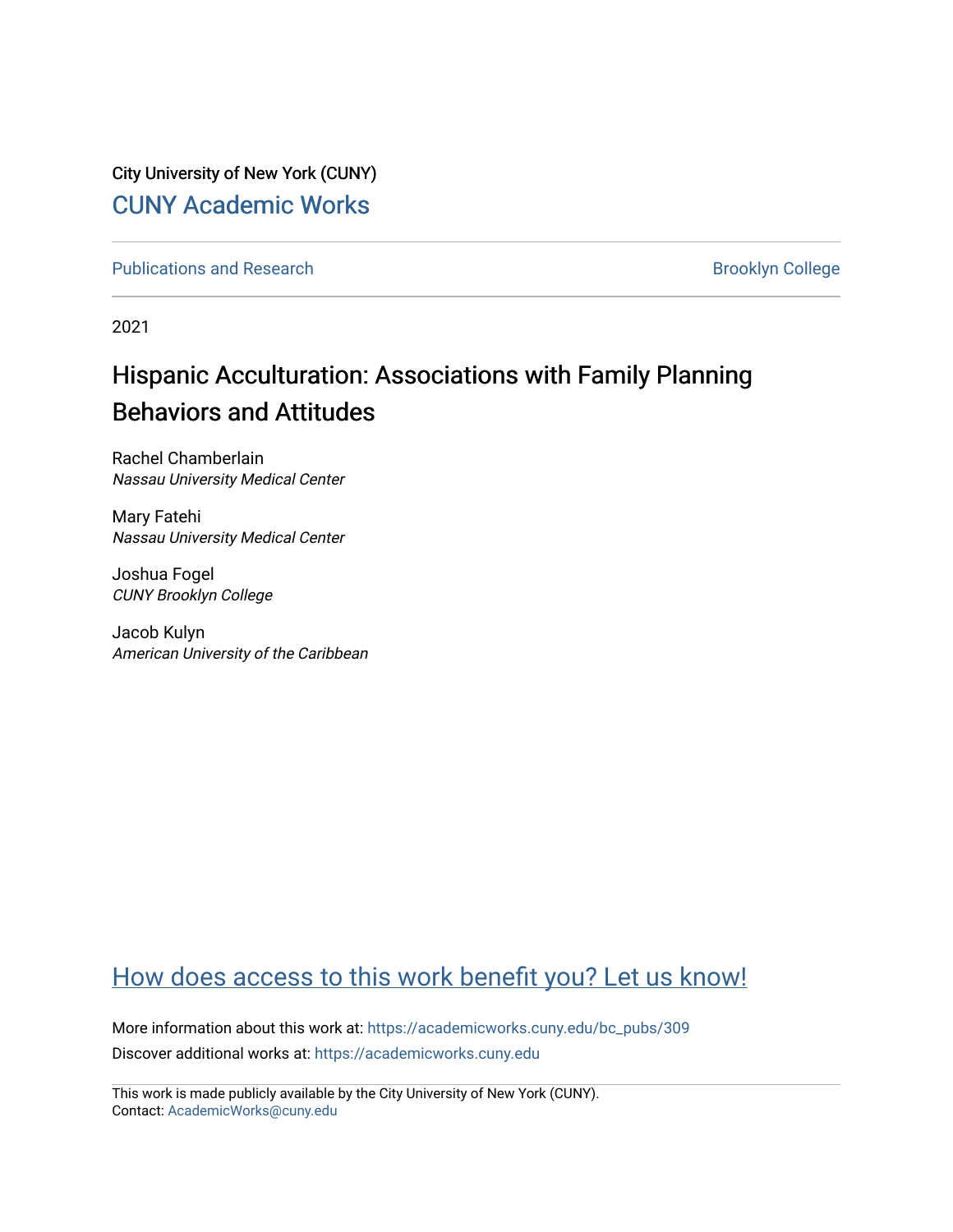### **KANSAS JOURNAL** *of* **MEDICINE**

### **Hispanic Acculturation: Associations with Family Planning Behaviors and Attitudes**

Rachel Chamberlain, D.O.<sup>1</sup>, Mary Fatehi, M.D.<sup>1</sup>, Joshua Fogel, Ph.D.<sup>1,2</sup>, Jacob Kulyn, M.D.<sup>3</sup> 1 Nassau University Medical Center, East Meadow, NY Department of Obstetrics and Gynecology 2 Brooklyn College, Brooklyn, NY Department of Business Management

American University of the Caribbean, Sint Maarten *Received Nov. 25, 2020; Accepted for publication Feb. 1, 2021; Published online April 19, 2021 https://doi.org/10.17161/kjm.vol1414845*

### **ABSTRACT**

**Introduction.** The purpose of this study was to investigate the association of Hispanic acculturation in the U.S. with family planning behaviors and attitudes.

Methods. Surveys of 225 Hispanic women were collected that used acculturation measures of number of years lived in the U.S. and the Short Acculturation Scale for Hispanics (SASH), along with questions about family planning behaviors, including birth control use, sterilization, and abortion.

**Results.** SASH-Language statistically differed (p = 0.03) where those with 'yes birth control' had significantly lower English acculturation  $(M = 6.10, SD = 1.77)$  than those with 'no birth control'  $(M = 7.00, SD)$ = 3.16). Greater U.S. acculturation on SASH-Ethnic Social Relations was associated positively with the attitude that finances are important when considering to have children ( $r = 0.18$ ,  $p < 0.05$ ). Number of years lived in the U.S. was associated positively with the attitude that it is a woman's personal choice to have an elective termination of pregnancy  $(r = 0.19, p \le 0.01)$ .

**Conclusions.**Healthcare providers should consider patient acculturation level when discussing family planning topics. It is possible that a more detailed explanation concerning the reasons for family planning is necessary when discussing family planning topics with Hispanic patients who exhibit higher levels of English language acculturation. *Kans J Med 2021;14:103-107*

### **INTRODUCTION**

Hispanics are a growing population in the U.S. where they account for 18% of the population,<sup>1</sup> 38% of which were not born in the U.S.<sup>2</sup> Hispanic women have higher rates of sexually transmitted infections than Whites.<sup>3</sup> Hispanic women also become pregnant at younger ages than Whites<sup>4</sup> and have greater elective pregnancy termination rates than Whites but less elective pregnancy termination rates than Blacks.5

Young-adult Hispanic women reported that adolescent pregnancy is normal and believe that birth control equates with abortion.<sup>6</sup> Mexican-American Hispanic women reported the reason they choose to undergo sterilization is difficulty in discussing contraception with their families and partners.7 Hispanic women reported less conversations with their parents about how to say "no" to sex and about contraception use as compared to Black and White women.<sup>8</sup> Hispanics were more likely to report than White women that it is very important that their contraceptive does not contain hormones.<sup>9</sup>

Hispanic women with lower English language subscale acculturation scores on the Short Acculturation Scale for Hispanics (SASH) were more likely to use no birth control or cyclic hormonal contraception than long-acting reversible contraception (LARC) for pregnancy prevention as compared to those with higher acculturation levels.<sup>10</sup> The same study showed no difference between low and high English language acculturation groups when comparing condom use to LARC use.10 Hispanic women with SASH language subscale lower levels of English language acculturation had lesser awareness of emergency contraception than those with higher acculturation levels.11 Higher English language acculturation levels were associated positively with ever-use of very effective contraception among Mexican-Americans with very effective contraception defined as intrauterine device (IUD), contraceptive implants, depot medroxyprogesterone acetate injection (Depo-Provera), medroxyprogesterone acetate/estradiol cypionate (Lunelle Monthly Contraceptive Injection), contraceptive patch, and oral contraceptive pills when acculturation was measured by the Simple Language-Based Acculturation Scale for Mexican Americans.12

The previous acculturation research for pregnancy prevention among Hispanic women did not measure association of years lived in the U.S. with family planning behaviors of typical use birth control when engaging in sexual intercourse, having had a sterilization procedure, having a partner who has had a sterilization procedure, or having had an elective termination of pregnancy. The association of typical use of birth control and acculturation only measured language acculturation $10$ and did not assess other measures of acculturation by media and ethnic social relations. Two studies<sup>10, 11</sup> used language items from the SASH,<sup>13</sup> and one study used the Simple Language-based Acculturation Scale for Mexican Americans.12 None of these studies related media and ethnic social relations acculturation topics to family planning behaviors.<sup>10-12</sup>

Acculturation is important to study because it has been linked to adverse neonatal outcomes. One study of Puerto Rican Hispanic women immigrants found that those with lower acculturation in the U.S. had babies with lower gestational age and lower birthweight than those with greater acculturation in the U.S.15 Our study investigated the association of Hispanic English language acculturation, media acculturation, ethnic social relations, and years in the U.S. with the family planning behaviors of birth control, sterilization surgery, and abortion. These different measures of acculturation were correlated with a number of pregnancy prevention attitudes regarding safety of hormonal birth control, pro-choice beliefs, family size, and financial aspects related to family planning.

#### **METHODS**

A total of 222 Hispanic patients were surveyed who were seen at a women's health center in a suburban New York City public hospital that typically serves lower-middle income patients from Central America. Data were obtained during patient visits from March through May 2020. All Hispanic women were eligible to participate. All questionnaires were in Spanish. The surveys were self-administered and respondents answered them individually. Respondents provided oral informed consent. Responses were anonymous. The

**103** This is an open-access article distributed under the terms of the Creative Commons Attribution Non-Commercial No Derivatives (by-nc-nd) License. (CC-BY-NC-ND 4.0: https://creativecommons. org/licenses/by-nc-nd/4.0/)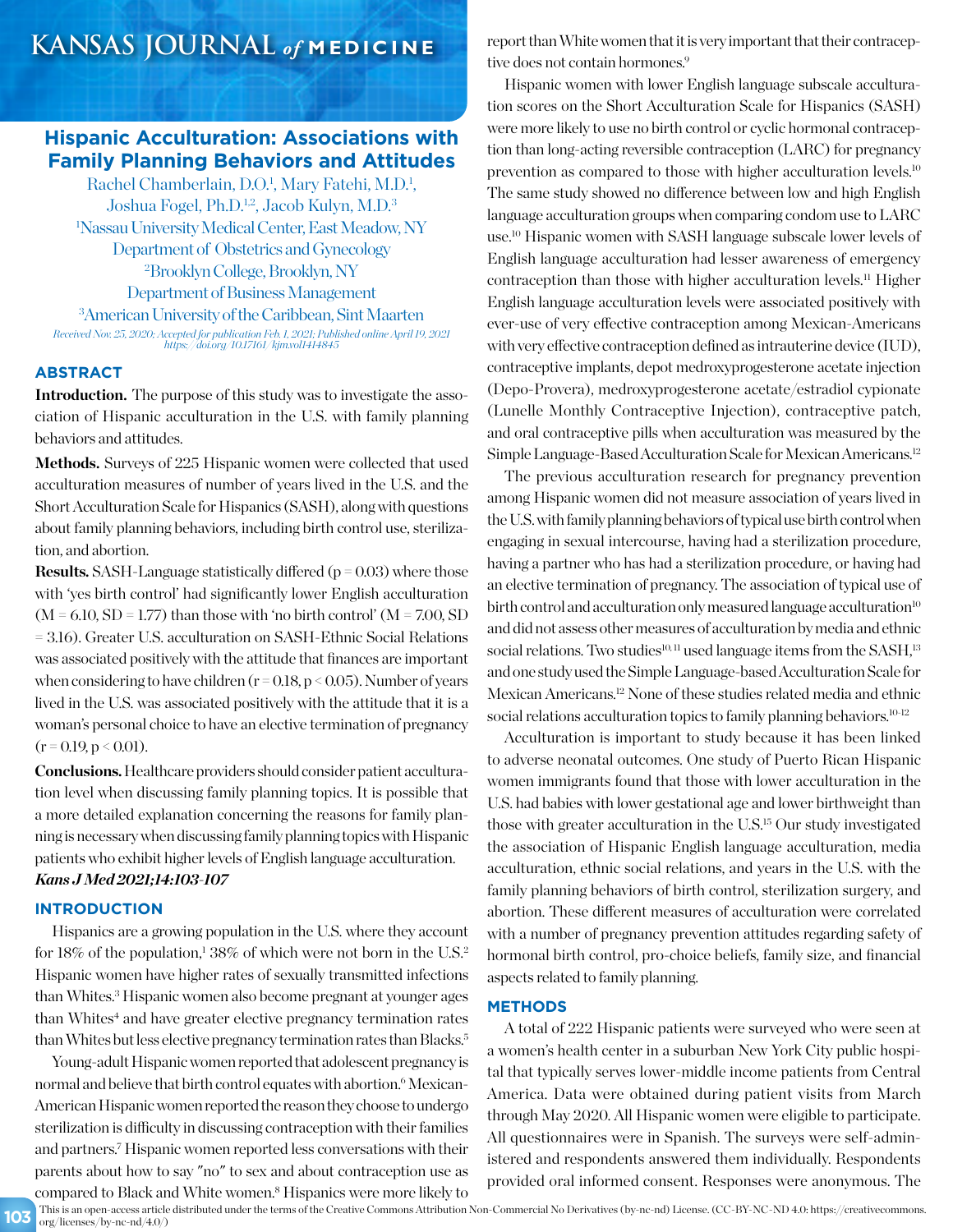Demographic questions asked for participant age (years), age at first pregnancy (years), whether they were born in the U.S. (no/yes), and length of residence in the U.S. (years). Participants were asked about the number of children that they want to have.

Acculturation variables consisted of number of years lived in the U.S. and the 12-item SASH which has subscales for language, media, and ethnic social relations.13 The Language subscale consists of five items. A Likert scale was used to measure the items with a range from 1 (only Spanish) to 5 (only English). A sample item is, "In which language(s) do you usually think?". The Media subscale consists of three items. A Likert scale was used to measure the items with a range from 1 (only Spanish) to 5 (only English). A sample item is, "In general, in what language $(s)$  are the movies, TV, and radio programs you prefer to watch and listen to?". The Ethnic Social Relations subscale consists of four items. A Likert scale was used to measure the items with a range from 1 (all Latinos/Hispanics) to 5 (all Americans). A sample item is, "Your close friends are". Each of the subscales were scored by adding items for a total score. Greater scores indicated greater acculturation. Cronbach alpha reliability ratings were: Language =  $0.84$ , Media =  $0.88$ , and Ethnic Social Relations =  $0.73$ .

Participants responded to four attitude items that were measured with a Likert scale varying from 1 (strongly disagree) to 5 (strongly agree). These items were: "birth control with hormones is safe", "it is a woman's personal choice to have an elective termination of pregnancy (i.e., abortion)", "I want to have a lot of children", and "finances are important when considering to have children".

Family planning outcome variables were: 1) typically use birth control when engaging in sexual intercourse, 2) having had a sterilization surgery to prevent pregnancy or having a partner who had a sterilization surgery to prevent pregnancy, and 3) having had an elective termination of pregnancy (i.e., abortion); all measured as no/yes.

**Statistical Analysis**. Descriptive statistics of mean and standard deviation were used to describe the continuous variables. Frequency and percentage were used to describe the categorical variables. Pearson correlation analyses were performed for the acculturation and attitude variables. Analysis of covariance (ANCOVA) analyses comparing family planning with acculturation variables adjusted for age, age first became pregnant, and number of children they want to have. The SASH-Language subscale had a skewed distribution and was transformed logarithmically. Mean values are reported for untransformed variables for ease of understanding. Imputation of the mean of the other items from that participant was done for any SASH subscale missing one item from the subscale. All p values were two-sided with alpha at < 0.05. IBM SPSS Statistics Version 25 was used for all analyses.16

### **RESULTS**

Table 1 describes the sample characteristics. Mean age for all patients was more than 32 years. Mean age of first pregnancy was almost 21 years. Mean number of children desired was more than two. Most respondents were born outside of the U.S. There were 18% of participants who had moved to the U.S. within 12 months of their first pregnancy. When determining family planning approaches, more

### **KANSAS JOURNAL** *of* **MEDICINE ACCULTURATION AND REPRODUCTIVE HEALTH**  *continued.*

than one-third used birth control, 9.0% had sterilization surgery, and 4.1% had an abortion. Acculturation variables consisted of a mean of 10 years living in the U.S., SASH-Language toward Spanish language use, SASH-Media toward Spanish better than English, and SASH-Ethnic Social Relations toward more Latinos than Americans. Mean for the attitude items were between neutral and disagree except for "finances are important when considering to have children" which approached agree.

| Variable                                                                                                          | $M(SD)$ or $\#(\%)$ |
|-------------------------------------------------------------------------------------------------------------------|---------------------|
| Mean age in years                                                                                                 | 32.1(8.06)          |
| Mean age first became pregnant in years                                                                           | 20.7(4.72)          |
| Mean number of children you want to have                                                                          | 2.4(1.07)           |
| Born USA (yes)                                                                                                    | 5(2.3)              |
| Moved to U.S. within 12 months of first pregnancy                                                                 | 40(18.0)            |
| Typically use birth control (yes)                                                                                 | 88 (39.6)           |
| Sterilization surgery (yes)                                                                                       | 20(9.0)             |
| Abortion (yes)                                                                                                    | 9(4.1)              |
| Mean years for live in USA in years                                                                               | 10.0(6.37)          |
| SASH-Language [mean]                                                                                              | 6.4(2.50)           |
| SASH-Media [mean]                                                                                                 | 5.4(2.84)           |
| SASH-Ethnic [mean]                                                                                                | 7.4(2.21)           |
| Birth control with hormones is safe. [mean]                                                                       | 2.9(1.00)           |
| It is a woman's personal choice to have an elective<br>termination of pregnancy ( <i>i.e.</i> , abortion). [mean] | 2.5(1.27)           |
| I want to have a lot of children. [mean]                                                                          | 2.6(1.08)           |
| Finances are important when considering to have<br>children. [mean]                                               | 3.9(1.41)           |

**Table 1. Descriptive statistics of variables from 222 participants.**

Note: M = mean, SD = standard deviation, USA = United States of America, SASH = Short Acculturation Scale for Hispanics

Table 2 shows the correlation analyses. The acculturation variable of "live in the U.S." had small positive correlations with SASH-Language and "a woman's personal choice to have an elective termination of pregnancy (i.e., abortion)". SASH-Language had moderate positive correlations with SASH-Media and SASH-Ethnic Social Relations. SASH-Media had a moderate positive correlation with SASH-Ethnic Social Relations. SASH-Ethnic Social Relations had a small positive correlation with "finances are important when considering to have children". The attitude of "birth control with hormones are safe" had small-moderate positive correlations with "a woman's personal choice to have an abortion" and "finances are important when considering to have children". The attitude of "a woman's personal choice to have an abortion" had a small positive correlation with "finances are important when considering to have children".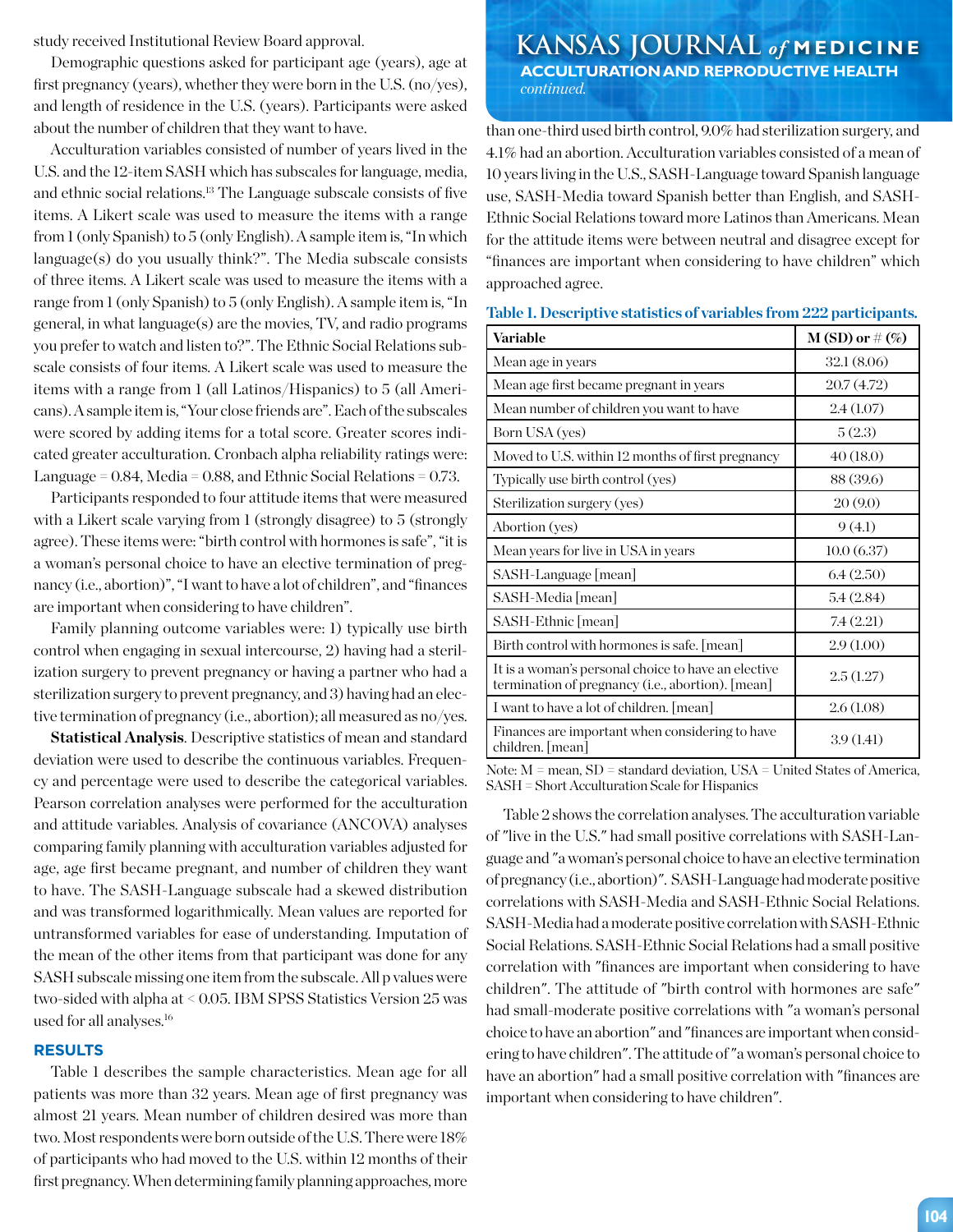# **KANSAS JOURNAL** *of* **MEDICINE**

**ACCULTURATION AND REPRODUCTIVE HEALTH** *continued.*

| Variable                                                                                                                  | 1         | $\overline{2}$ | 3                     | $\overline{4}$ | 5         | 6       | 7        | 8    |
|---------------------------------------------------------------------------------------------------------------------------|-----------|----------------|-----------------------|----------------|-----------|---------|----------|------|
| 1) Live in USA                                                                                                            | 1.00      |                |                       |                |           |         |          |      |
| 2) SASH-<br>Language                                                                                                      | $0.26***$ | 1.00           |                       |                |           |         |          |      |
| 3) SASH-<br>Media                                                                                                         | 0.11      | $0.59***$      | 1.00                  |                |           |         |          |      |
| $4)$ SASH-<br><b>Ethnic Social</b><br>Relations                                                                           | 0.14      | $0.48***$      | $0.53^{\ast\ast\ast}$ | 1.00           |           |         |          |      |
| 5) Birth<br>control with<br>hormones is<br>safe.                                                                          | $-0.07$   | 0.05           | 0.08                  | 0.15           | 1.00      |         |          |      |
| $6$ ) It is a<br>woman's<br>personal<br>choice to have<br>an elective<br>termination of<br>pregnancy (i.e.,<br>abortion). | $0.19**$  | 0.11           | 0.12                  | 0.13           | $0.32***$ | 1.00    |          |      |
| 7) I want to<br>have a lot of<br>children.                                                                                | $-0.04$   | $-0.05$        | $-0.13$               | $-0.08$        | 0.02      | $-0.15$ | 1.00     |      |
| 8) Finances<br>are important<br>when<br>considering to<br>have children.                                                  | 0.07      | 0.07           | 0.12                  | $0.18*$        | $0.34***$ | $0.19*$ | $-0.002$ | 1.00 |

**Table 2. Correlation of acculturation and attitudes.**

|            | Note: USA = United States of America, SASH = Short Acculturation Scale for |
|------------|----------------------------------------------------------------------------|
| Hispanics. |                                                                            |
|            |                                                                            |

 $*p<0.05$ ,  $*p<0.01$ ,  $**p<0.001$ .

 Table 3 shows the analyses for the acculturation variables and "typically use birth control when engaging in sexual intercourse". SASH-Language statistically differed where those with "yes birth control" had significantly lower mean values indicating Spanish than "no birth control". SASH-Media, SASH-Ethnic Social Relations, and live in the U.S. did not differ between the birth control groups. Table 4 shows the analyses for the acculturation variables and sterilization surgery and Table 5 shows analyses for the acculturation variables and abortion. None of the acculturation variables differed between the groups for sterilization surgery or abortion.

| Variable            | No birth control<br>$M(SD); (n = 93)$ | Yes birth control<br>$M(SD); (n=73)$ | p value |
|---------------------|---------------------------------------|--------------------------------------|---------|
| Live in USA (years) | 10.38(6.54)                           | 9.20(5.88)                           | 0.40    |
| SASH-Language       | 7.00(3.16)                            | 6.10(1.77)                           | 0.03    |
| SASH-Media          | 5.80(2.87)                            | 5.39(3.07)                           | 0.34    |
| SASH-Ethnic         | 7.89(2.14)                            | 7.63(2.21)                           | 0.38    |

### **Table 3. Acculturation and typically use birth control.**

Note: M = mean, SD = standard deviation, USA = United States of America, SASH = Short Acculturation Scale for Hispanics. All analysis of covariance (ANCOVA) analyses adjusted for age, age first became pregnant, and number of children they want to have. Sample size slightly varies due to omissions from participants.

### **Table 4. Acculturation and sterilization surgery.**

| Variable               | No sterilization<br>$M(SD); (n=153)$ | Yes sterilization<br>$M(SD); (n=16)$ | p value |
|------------------------|--------------------------------------|--------------------------------------|---------|
| Live in USA<br>(years) | 9.95(6.31)                           | 9.28(6.58)                           | 0.12    |
| SASH-Language          | 6.63(2.77)                           | 6.20(1.47)                           | 0.86    |
| SASH-Media             | 5.54(2.91)                           | 6.00(3.35)                           | 0.43    |
| SASH-Ethnic            | 7.65(2.20)                           | 8.07 (2.09)                          | 0.32    |

Note: M = mean, SD = standard deviation, USA = United States of America, SASH = Short Acculturation Scale for Hispanics. All analysis of covariance (ANCOVA) analyses adjusted for age, age first became pregnant, and number of children want to have. Sample size slightly varies due to omissions from participants.

#### **Table 5. Acculturation and abortion.**

| Variable               | No abortion<br>$M(SD); (n=159)$ | Yes abortion<br>$M(SD); (n=9)$ | p value |
|------------------------|---------------------------------|--------------------------------|---------|
| Live in USA<br>(years) | 9.65(6.37)                      | 13.56(3.57)                    | 0.27    |
| SASH-Language          | 6.59(2.68)                      | 6.25(2.12)                     | 0.82    |
| SASH-Media             | 5.59(2.96)                      | 4.44(1.81)                     | 0.42    |
| SASH-Ethnic            | 7.73(2.16)                      | 7.00(2.14)                     | 0.40    |

Note: M = mean, SD = standard deviation, USA = United States of America, SASH = Short Acculturation Scale for Hispanics. All analysis of covariance (ANCOVA) analyses adjusted for age, age first became pregnant, and number of children they want to have. Sample size slightly varies due to omissions from participants.

#### **DISCUSSION**

SASH-Language values for those with "yes birth control" had significantly lower mean values indicating lesser English language acculturation (i.e., a Spanish language preference) than those with "no birth control". None of the other acculturation variables of years in the U.S., SASH-Media, or SASH-Ethnic Social Relations were associated significantly with any of the family planning behaviors. Greater American acculturation on SASH-Ethnic Social Relations had a small positive correlation with the attitude that "finances are important when considering to have children". Number of years lived in the U.S. was associated positively with the attitude that "it is a woman's personal choice to have an elective termination of pregnancy".

The only statistically significant finding for language acculturation with family planning behavior was a negative association of English language acculturation with "typically use birth control when engaging in sexual intercourse". Previous research reported less-acculturated Hispanics are less likely to have ever used an IUD, contraceptive implants, Depo-Provera, Lunelle Monthly Contraceptive Injection, contraceptive patch, or oral contraceptive pills as compared to greater-acculturated Hispanics.12 Our study differed from this pattern and showed the opposite. Public policy has focused on increased access to contraception among the underserved.17 Our hospital provides free access to a variety of contraceptive options without financial restrictions. Our findings differed from those of past research because our health care delivery, with increased access to free contraception, has helped to remove language acculturation barriers to contraception use.

English language acculturation was not significantly associated with having sterilization surgery or having had an abortion. The acculturation variables of years in the U.S., SASH-Media, and SASH-Ethnic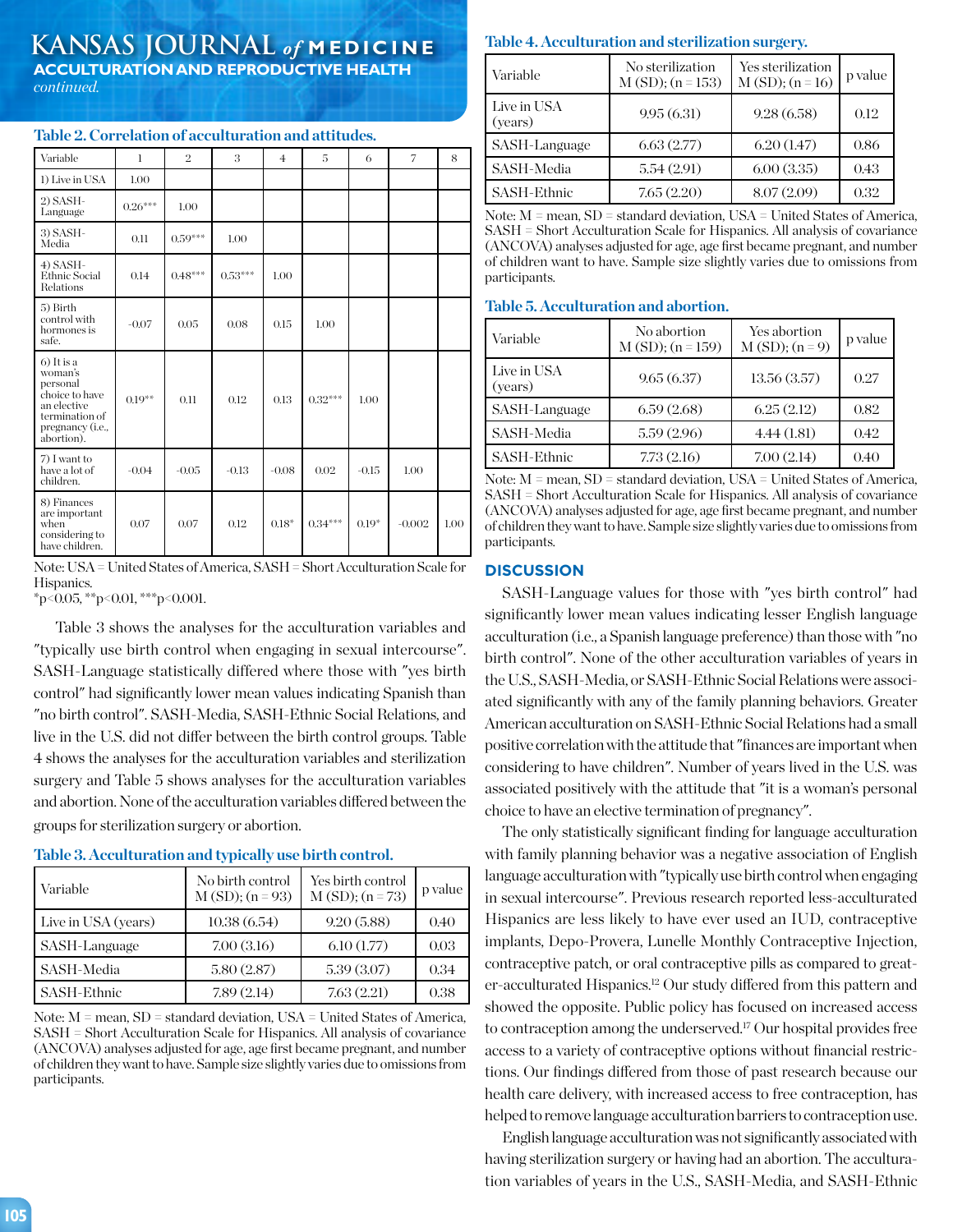**KANSAS JOURNAL** *of* **MEDICINE** planning behaviors of birth control, sterilization surgery, or abortion. Prior research reports that Hispanics are less aware of specific contraceptive methods, such as male sterilization, as compared to Whites and Blacks.<sup>9</sup> Acculturation may not be a key factor for understanding Hispanic attitudes and behaviors for sterilization and abortion.

The only significant association between acculturation as measured by the SASH sub-scales and family planning attitudes was that ethnic social relations acculturation was correlated significantly and positively with "finances are important when considering to have children". Previous research in asset building among Hispanics showed that American acculturation was associated positively with the financial stability of home ownership.<sup>18</sup> Hispanics that were more American ethnic acculturated also may consider financial topics as important related to their family planning.

No association of language acculturation was found with the prochoice attitude that it is a woman's personal choice to have an elective termination of pregnancy (i.e., abortion). Years in the U.S. was associated positively with this pro-choice attitude. A prior study reported that language acculturation was associated positively with increased pro-choice attitudes among Hispanics while years in the U.S. was not associated with pro-choice attitudes.19 Social acceptability was a driving factor for making reproductive decisions.20 The U.S. has greater reproductive autonomy than Mexico and all of Central America except Costa Rica.20 Time living in the U.S., a country with greater reproductive autonomy than the countries of origin, may foster attitudes supporting reproductive autonomy. Differences between research findings for language acculturation may occur because of different measures of language acculturation used or differences in country of origin for study participants.

Number of years lived in the U.S. was associated positively with greater English language acculturation. However, number of years lived in the U.S. was not associated significantly with media or ethnic acculturation. Previous research indicated number of years lived in the U.S. was associated with both the language and media sub-scales of the SASH.21 Our research was consistent with this existing research in regard to language acculturation but different in regard to media acculturation. One reason for the observed discrepancy could be due to the different study cohort. The participants in Ellison et al.<sup>21</sup> were both men and women, while our study looked solely at women. Another potential reason our study showed language acculturation to be the only acculturation measure significantly related to number of years lived in the U.S. was because language is required for function in society and the workplace, while media and ethnic acculturation are more related to leisure activities. Therefore, language acculturation by necessity would occur before media or ethnic acculturation. This reasoning also aligns with disparities of gender in the work force. Prior research showed that Hispanic women comprise the smallest percentage of the workforce as compared to Hispanic men.22 As Hispanic immigrant men are more likely to be engaged in an organized workforce than women, men are more likely to exhibit language acculturation as well as media acculturation, which could account for the greater media acculturation observed in the study by Ellison et al.<sup>21</sup>

# **ACCULTURATION AND REPRODUCTIVE HEALTH**  *continued.*

When comparing fertility attitudes with each other, the pro-choice attitude of woman's personal choice to have an abortion was associated positively with the attitude that birth control with hormones is safe and also was associated positively with the attitude that finances are important when considering to have children, but not with the attitude of wanting to have a lot of children. Previous research reported that prochoice parents typically have fewer children than families with pro-life parents.23 Our findings were consistent with this pattern.

This study had some limitations. First, our study was from a single institution in a single geographic location with a homogenous ethnic background and our observed results may not generalize to other Hispanic immigrant populations. Second, we asked, "How many children do you want to have?" which may limit the ability to discern true attitudes toward family planning. Future research may better assess this issue by asking two distinct questions; "How many children do you have?" and "How many more children would you like to have?" Also, future research could further investigate why higher English language acculturated Hispanics typically use less birth control.

### **CONCLUSIONS**

Higher English language acculturation as measured by SASH-Language was associated with not typically using birth control when engaging in sexual intercourse. Higher acculturation measured by years lived in the U.S. was associated positively with the attitude that it is a woman's personal choice to have an abortion. Higher acculturation measured by SASH-Ethnic Social Relations was associated positively with the attitude that finances are important when considering to have children. These findings can increase health care provider's cultural competence and focus the health care visit on family planning topics needing coverage based on the patient's acculturation level. Health care providers counseling Hispanic patients who exhibit high language acculturation should recognize that contraception counseling may require a more detailed discussion for successful adherence than for Hispanic patients with less language acculturation.

#### **REFERENCES**

<sup>1</sup> United States Census Bureau. American Community Survey Demographic and Housing Estimates (Table DP05) [2018: ACS 1-Year Estimates Data Profiles], 2019. https://data.census.gov/cedsci/all?q=percentage%20of%20 united%20states%20population%20hispanic&g=0100000US&hidePrevie w=false&tid=ACSDP1Y2018.DP05&t=Hispanic%20or%20Latino&vinta ge=2018&layer=VT\_2018\_040\_00\_PY\_D1&cid=DP05\_0001E. Accessed May 13, 2020.

<sup>2</sup> United States Census Bureau. (2019b). American Community Survey Place of Birth (Hispanic or Latino) in the United States (Table B06004I) [2018: ACS 1-year estimates detailed tables]. https://data.census.gov/cedsci/ table?hidePreview=false&tid=ACSDT1Y2018.B06004I&vintage=2018& layer=VT\_2018\_040\_00\_PY\_D1&cid=DP05\_0001E&tp=false&t=Pla ce%20of%20Birth. Accessed May 13, 2020.

<sup>3</sup> Bolan G. Sexually Transmitted Diseases Surveillance 2018: STDs in Racial and Ethnic Minorities. 2019. https://www.cdc.gov/std/stats18/minorities. htm. Accessed May 13, 2020.

<sup>4</sup> Martin JA, Hamilton BE, Osterman MJK, Driscoll AK. Births: Final Data for 2018. November 27, 2019. https://www.cdc.gov/nchs/data/nvsr/nvsr68/ nvsr68\_13-508.pdf. Accessed November 4, 2020.